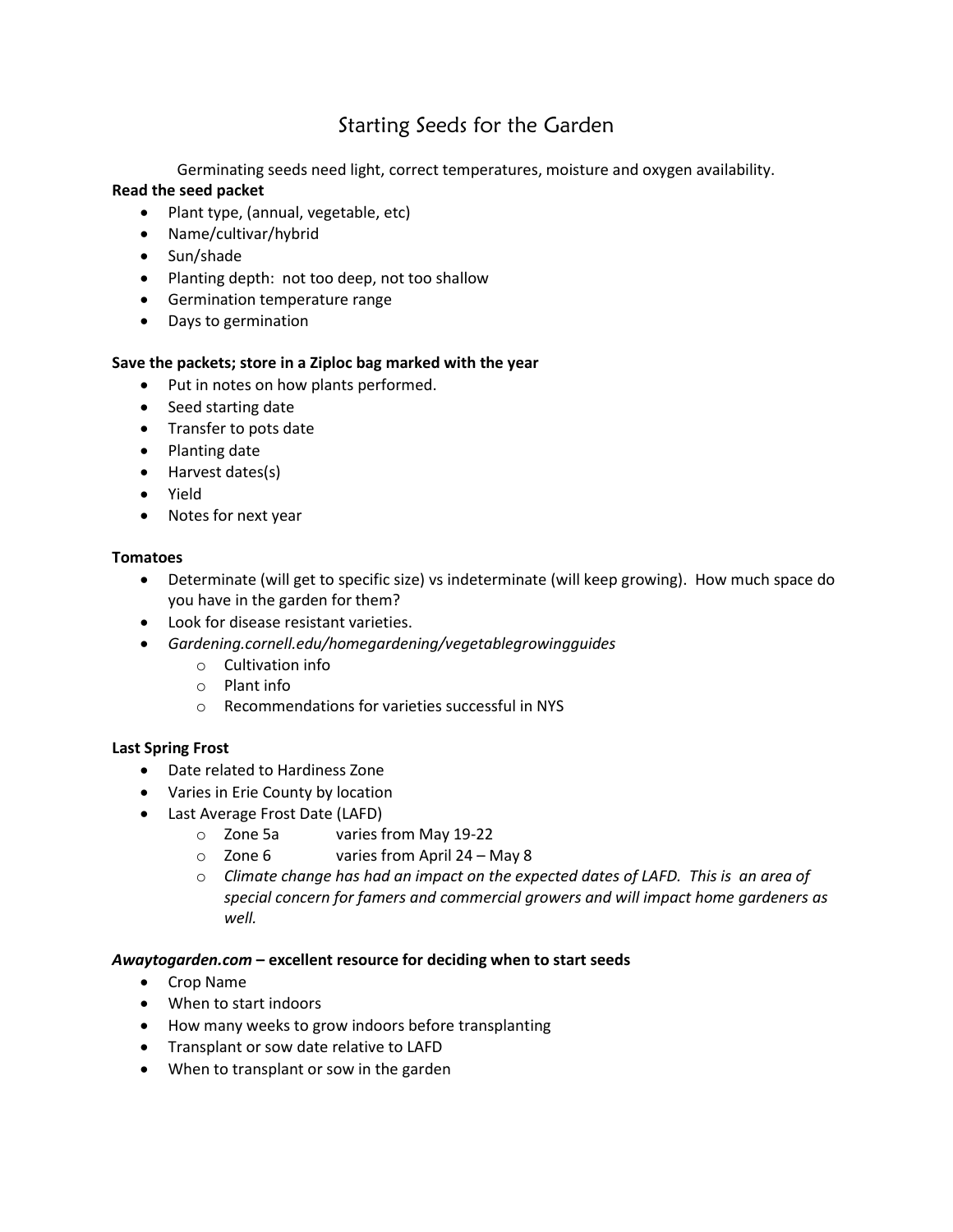## **Use Seed Starting Mix (not potting mix or garden soil)**

- Sterile, lightweight, free from weeds
- Discourages soil-borne pathogens
- Has correct texture and porosity (for drainage and air)
- Retains air and moisture

### **Seed Starting Containers**

- Individual containers cell flats
	- o Sterilize before using previously used containers.
- Peat pots, coir
- Egg cartons, newspaper containers
- Must have drainage holes

### **Planting Seeds**

- 1/3 to <sup>1</sup>/<sub>2</sub> cup growing medium in each container/cell.
- Drainage holes
- Moisten the mix, damp but not wet.
- Check the seed packet for correct seed depth.
- Cover with seed starting mix or vermiculite to achieve correct depth. Tamp down VERY LIGHTLY and water gently or mist to wet soil medium.
- 1-2 seeds per container
- Test for viability of old seeds to predict germination rate.
- LABEL and/or create a map of seeds planted.

### **Germination - triggered by moisture, temperature, and light**

- Moisture
	- o Wrap seed trays in clear plastic wrap or use dome top
		- May need to adjust dome top to prevent excess moisture buildup and create air flow
	- o Remove the covering as soon as germination appears.
- **Temperature** 
	- o Most seeds germinate at 75-90F
	- $\circ$  Heat mats create bottom heat to aid in germination
		- Read seed packet for information on germination temperature requirements.
	- o Most seeds "appreciate" heat mat, some need it to germinate.
- Light
	- o Seeds need higher levels of lights than typically found in a sunny window.
	- o Weak, spindly seedlings if not enough light
	- $\circ$  South facing window can be too harsh at times of the day.
	- o East facing with morning sun, will still probably need more light.
	- o Plant Growing Lights
		- Many available commercially; can make homemade version also
		- Adjustable lights or erect platform to get seedlings up to lights
		- (Note: If you are constructing a grow light structure, do some research on what kind of fluorescent lights to use. New research on LED lights may be of interest.)
		- 12-16 hours a day of artificial lighting, 2-6 " from the lights. Adjust to allow for plant growth.